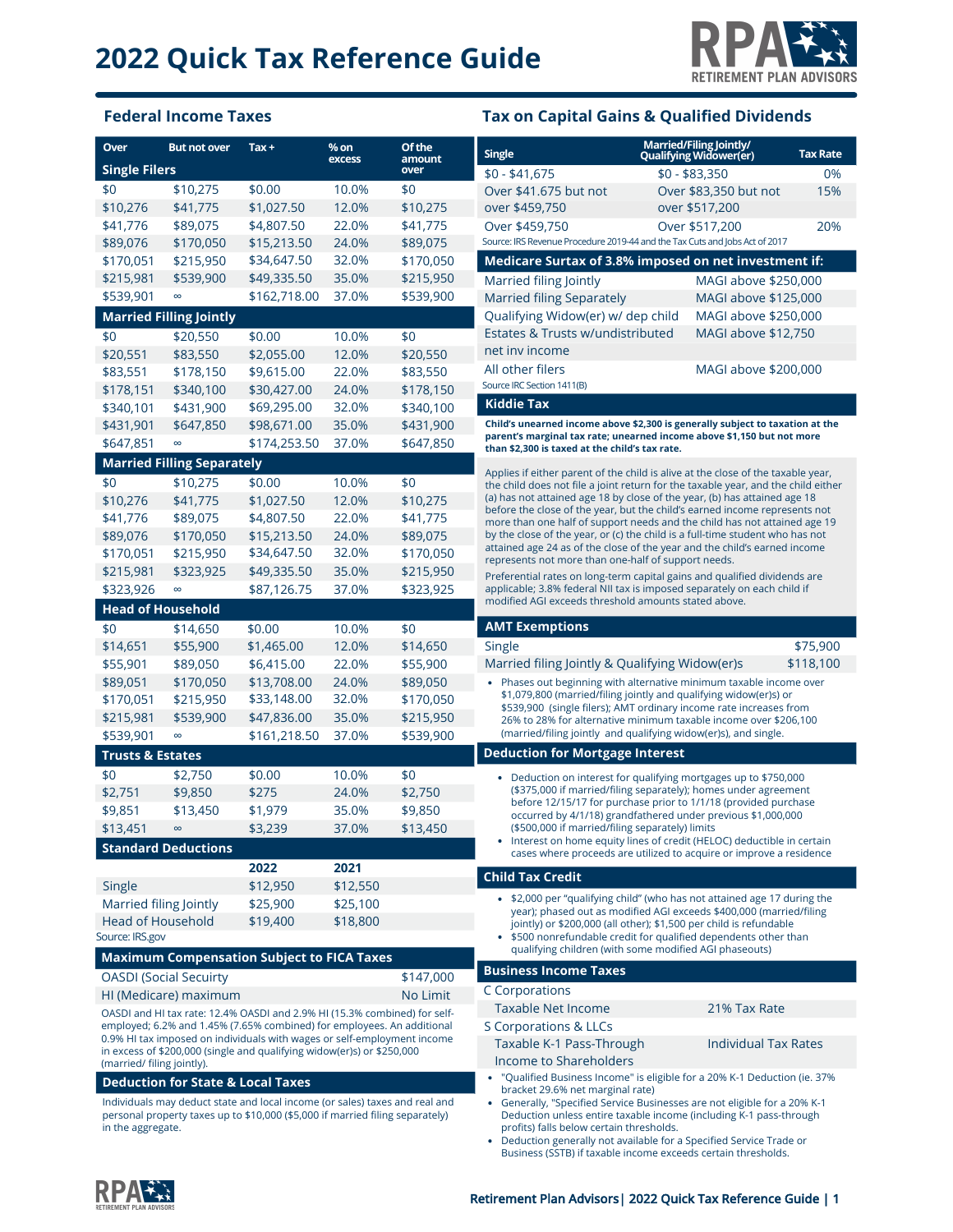# **2022 Quick Tax Reference Guide**



# **IRA Annual Contribution Limit Retirement Plans Healthcare**

| <u>UNU IDULIUN LINIIL</u>                                                                                                                                                                  | 2022                     |                     | 2021                     |                       |
|--------------------------------------------------------------------------------------------------------------------------------------------------------------------------------------------|--------------------------|---------------------|--------------------------|-----------------------|
| <b>Contribution Limit</b>                                                                                                                                                                  | \$6,000                  |                     | \$6,000                  |                       |
| 50+ Catch-up                                                                                                                                                                               | \$1,000                  |                     | \$1,000                  |                       |
| <b>Traditional IRA Deductibility Phase-Out Based on MAGI</b>                                                                                                                               |                          |                     |                          |                       |
| Participants in Employers Plans                                                                                                                                                            | 2022                     |                     | 2021                     |                       |
| Married filing jointly or                                                                                                                                                                  | \$109,000 -              |                     | \$105,000 -              |                       |
| qualifying widow(er)                                                                                                                                                                       | \$129,000                |                     | \$125,000                |                       |
| Married filing separately                                                                                                                                                                  | $$0 - $10,000$           |                     |                          | $$0 - $10,000$        |
| Single or Head of                                                                                                                                                                          | \$68,000 -               |                     | \$66,000 -               |                       |
| Household                                                                                                                                                                                  | \$78,000                 |                     | \$76,000                 |                       |
| Nonparticipant married to participant                                                                                                                                                      |                          |                     |                          |                       |
| Married Filling Jointly                                                                                                                                                                    | \$204,000 -<br>\$214,000 |                     | \$198,000 -<br>\$208,000 |                       |
| Married filing separately                                                                                                                                                                  | $$0 - $10,000$           |                     |                          | $$0 - $10,000$        |
| Roth IRA Phase-Out Based on MAGI                                                                                                                                                           |                          |                     |                          |                       |
|                                                                                                                                                                                            | 2022                     |                     | 2021                     |                       |
| Married filing jointly or                                                                                                                                                                  | \$204,000 -              |                     | \$198,000 -              |                       |
| qualifying widow(er)                                                                                                                                                                       | \$214,000                |                     | \$208,000                |                       |
| Married filing separately                                                                                                                                                                  | $$0 -$                   |                     | $$0 -$                   |                       |
| and lived with your spouse                                                                                                                                                                 | \$10,000                 |                     | \$10,000                 |                       |
| Single or Head of                                                                                                                                                                          |                          |                     |                          |                       |
| Household, or Married<br>Filing Separately and lived                                                                                                                                       | \$129,000 -              |                     | \$125,000 -              |                       |
| apart from your spouse                                                                                                                                                                     | \$144,000                |                     | \$140,000                |                       |
| Source: IRS.gov<br>SEP IRA & Simple IRA Contribution Limits                                                                                                                                |                          |                     |                          |                       |
|                                                                                                                                                                                            |                          | 2022                |                          | 2021                  |
| Maximum annual additions to a SEP IRA                                                                                                                                                      |                          | \$61,000            |                          | \$58,000              |
| Maximum compensation considered                                                                                                                                                            |                          |                     |                          |                       |
| for a SEP IRA                                                                                                                                                                              |                          | \$305,000           |                          | \$290,000             |
| SIMPLE IRA salary deferral amount                                                                                                                                                          |                          | \$14,000            |                          | \$13,500              |
| 50+ Catch-up<br>Source: IRS.gov                                                                                                                                                            |                          | \$3,000             |                          | \$3,000               |
|                                                                                                                                                                                            |                          |                     |                          |                       |
| <b>Qualified Plans</b>                                                                                                                                                                     |                          |                     |                          |                       |
|                                                                                                                                                                                            |                          | 2022                |                          | 2021                  |
| 401(k), 403(b), 457(b) salary deferral <sup>1</sup>                                                                                                                                        |                          | \$20,500            |                          | \$19,500              |
| 50+ Catch-up                                                                                                                                                                               |                          | \$6,500<br>\$14,000 |                          | \$6,500<br>\$13,500   |
| SIMPLE IRA salary deferral amount<br>SIMPLE Salary deferral 50+ Catch-up                                                                                                                   |                          | \$3,000             |                          | \$3,000               |
| Maximum annual additions in a                                                                                                                                                              |                          |                     |                          |                       |
| defined contribution plan                                                                                                                                                                  |                          | \$61,000            |                          | \$58,000              |
| Maximum Annual benefit in defined<br>benefit plan                                                                                                                                          |                          | \$245,000           |                          | \$235,000             |
| Maximum compensation considered                                                                                                                                                            |                          | \$305,000           |                          | \$290,000             |
| Highly compensated employee                                                                                                                                                                |                          | \$135,000           |                          | \$130,000             |
| Key employee - Officer                                                                                                                                                                     |                          | \$200,000           |                          | \$185,000             |
| <sup>1</sup> Special catch-up rules applies to certain 403(b) contributors with 15 or more years of<br>service and governmental 457(b) participants in the last 3 years before retirement. |                          |                     |                          |                       |
| Source: IRS News Release IR-2015-118                                                                                                                                                       |                          |                     |                          |                       |
| Modified AGI Phase-outs - American Opportunity Tax Credit                                                                                                                                  |                          |                     |                          |                       |
| Married / Filing Jointly<br><b>Others</b>                                                                                                                                                  |                          |                     |                          | \$160,001 - \$179,999 |
| Modified AGI Phase-outs - Lifetime Learning Credit                                                                                                                                         |                          |                     |                          | \$80,001 - \$89,999   |
| Married / Filing Jointly                                                                                                                                                                   |                          |                     |                          | \$160,001 - \$179,999 |
|                                                                                                                                                                                            |                          |                     |                          |                       |

Others \$80,001 - \$89,999

| <b>Deduction for Long-Term Care Insurance Premiums</b> |                                |                |                |             |  |  |  |
|--------------------------------------------------------|--------------------------------|----------------|----------------|-------------|--|--|--|
| Age 40 or Less                                         | Age > 40, ≤ 50                 | Age > 50, ≤ 60 | Age > 60, ≤ 70 | Age over 70 |  |  |  |
| \$450                                                  | \$850                          | \$1,690        | \$4,510        | \$5,640     |  |  |  |
|                                                        | <b>Health Savings Accounts</b> |                |                |             |  |  |  |
| <b>Contribution Limits</b>                             |                                |                | 2022           | 2021        |  |  |  |
| Single                                                 |                                |                | \$3,650        | \$3,600     |  |  |  |
| Family                                                 |                                |                | \$7,300        | \$7,200     |  |  |  |
| Age 55+ Catch-up                                       |                                |                | \$1,000        | \$1,000     |  |  |  |
| <b>High Deductible Health Plans</b>                    |                                |                |                |             |  |  |  |
|                                                        | Minimum Deductible - Single    |                | \$1,400        | \$1,400     |  |  |  |
|                                                        | Minimum Deductible - Family    |                | \$2,800        | \$2,800     |  |  |  |
|                                                        | Maximum Out of Pocket - Single |                | \$7,050        | \$7,000     |  |  |  |
|                                                        | Maximum Out of Pocket - Family |                | \$14,100       | \$14,000    |  |  |  |
| Source: healthsavings.com/irs-2022                     |                                |                |                |             |  |  |  |

## **Uniform Lifetime Table**

| <b>Divisor</b><br><b>Balance</b> | % Account | Age | <b>Divisor</b><br><b>Balance</b> | % Account |
|----------------------------------|-----------|-----|----------------------------------|-----------|
| 29.1                             | 3.44      | 86  | 15.2                             | 6.58      |
| 28.2                             | 3.55      | 87  | 14.4                             | 6.95      |
| 27.4                             | 3.65      | 88  | 13.7                             | 7.30      |
| 26.5                             | 3.78      | 89  | 12.9                             | 7.76      |
| 25.5                             | 3.93      | 90  | 12.2                             | 8.20      |
| 24.6                             | 4.07      | 91  | 11.5                             | 8.70      |
| 23.7                             | 4.22      | 92  | 10.8                             | 9.26      |
| 22.9                             | 4.38      | 93  | 10.1                             | 9.91      |
| 22.0                             | 4.55      | 94  | 9.5                              | 10.53     |
| 21.1                             | 4.74      | 95  | 8.9                              | 11.24     |
| 20.2                             | 4.96      | 96  | 8.4                              | 11.91     |
| 19.4                             | 5.16      | 97  | 7.8                              | 12.83     |
| 18.5                             | 5.41      | 98  | 7.3                              | 13.70     |
| 17.7                             | 5.65      | 99  | 6.8                              | 14.71     |
| 16.8                             | 5.96      | 100 | 6.4                              | 15.63     |
| 16.0                             | 6.25      | 101 | 6.0                              | 16.67     |
|                                  |           |     |                                  |           |

Source: IRS Publication 590

## **IRA Beneficiary Options**

|                                                                                                     | <b>Spouse</b><br>only                                                                                                                                                | Non-spouse                                                                                                      | No designated<br>beneficiary<br>(Including an estate,<br>charity, or some trusts) |
|-----------------------------------------------------------------------------------------------------|----------------------------------------------------------------------------------------------------------------------------------------------------------------------|-----------------------------------------------------------------------------------------------------------------|-----------------------------------------------------------------------------------|
| <b>IRA owner dies</b><br>on or after IRA<br>owner dies on<br>or after<br>required<br>beginning date | Spouse may treat as<br>his/her own, or<br>Distribute over<br>spouse's life using<br>Table I*A or<br>Distribute based on<br>owner's age using<br>Table I <sup>B</sup> | Distribute using<br>Table I <sup>C</sup>                                                                        | Table I <sup>B</sup>                                                              |
| <b>IRA owner dies</b><br>before required<br>beginning date                                          | Spouse may treat as<br>his/her own, or<br>Take entire balance by<br>end of 5th year<br>following year of<br>death, or<br>Distribute based on<br>Table I <sup>A</sup> | Take entire balance by<br>end of 5th year<br>following year of<br>death, or<br>Distribute based on<br>Table   E | Take entire balance by<br>end of 5th year<br>following year of<br>death           |

Table 1 - Single Life Expectancy, Appendix B, [Publication 590-B](https://www.irs.gov/publications/p590b) \*

<sup>A</sup> Use spouse's current age each year,

<sup>B</sup> Use owner's age as of birthday in year of death, Reduce beginning life expectancy by 1 for each subsequent year, Can<br>take owner's RMD for year of death

Use younger of 1) beneficiary's age or 2) owner's age at birthday in year of death, Determine beneficiary's age at year-<br>end following year of owner's death, Use oldest age of multiple beneficiaries, Reduce beginning life C <sub>LI</sub>

<sup>D</sup> Use spouse's current age each year, Distributions do not have to begin until owner would have turned 70 1/2 <sup>E</sup> Use beneficiary's age at year-end following year of owner's death, Reduce beginning life expectancy by 1 for each<br>subsequent yea

Source: irs.gov/retirement-plans/required-minimum-distributions-for-ira-beneficiaries



Source: IRS.gov